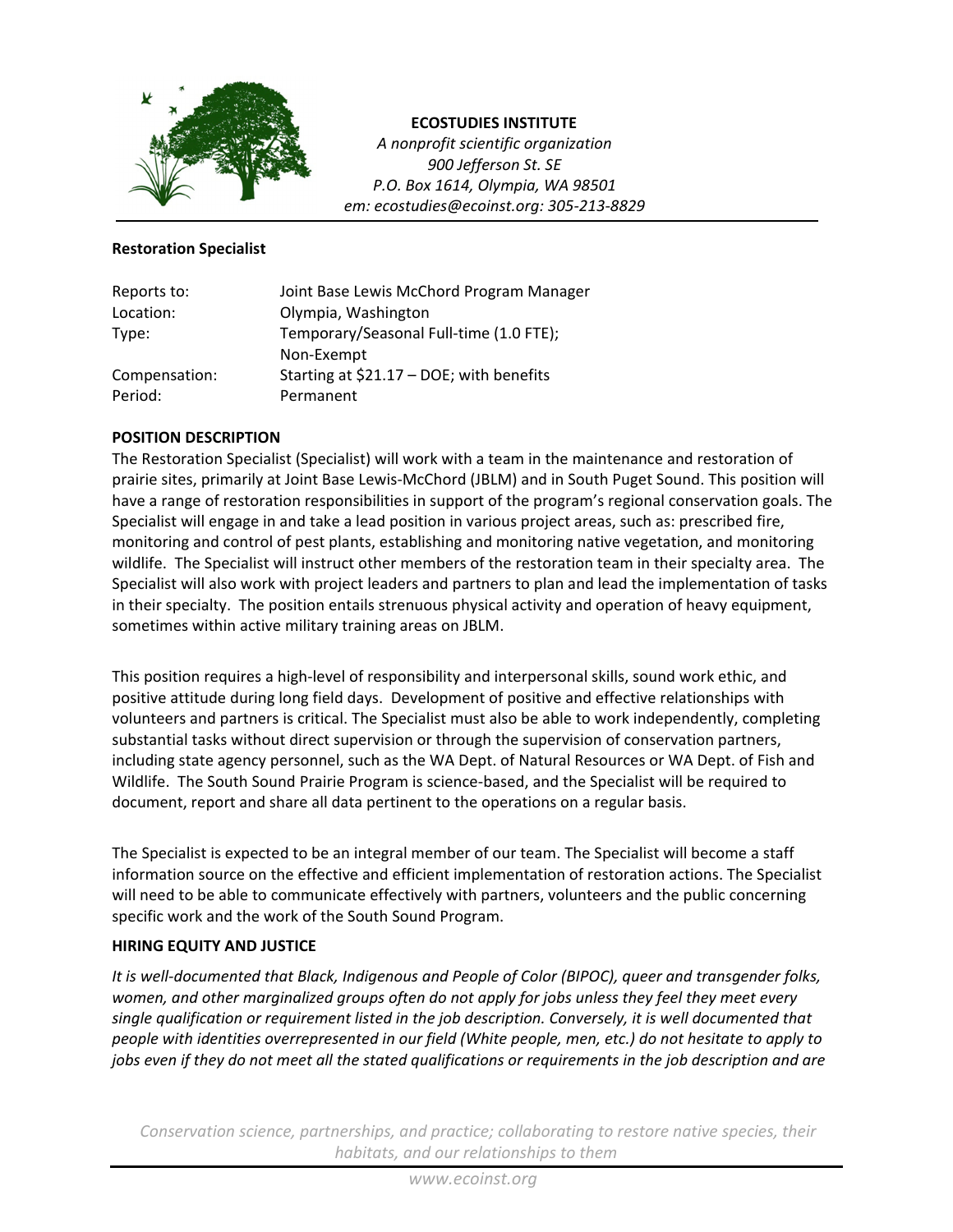often still hired into those positions. We are most interested in finding the right candidate for the job and *our team, and encourage all passionate and interested candidates to apply and not discount prior* experience that could be transferable, even if it is outside what we have described. We are committed to *working against the structural biases that continue to keep marginalized people excluded from the conservation, restoration, and wildland fire/prescribed fire fields, and to making sure our hiring practices are not reproducing those biases.*

# **RESPONSIBILITIES:**

- Plan, implement and coordinate specialty projects. Manage logistics, crewmembers and personally conduct management actions.
- Communicate successes and lessons learned to partners, Ecostudies Institute staff and the public through written reports, presentations and other methods. Suitable results should also be communicated to the scientific community through published reports or other appropriate means.
- Work with personnel, equipment and other resources to successfully complete prairie restoration projects
- Develop and implement protocols to ensure proper collection and management of geographic and other data. This requires proficiency in handheld GIS data collection
- Operate equipment such as tractor, chain saws, hand-operated gas-powered brush cutters, engine powered chipper/shredder, and other heavy and light equipment. (training will be provided where needed)
- Conduct routine maintenance of all equipment used in implementing duties
- Maintain up-to-date knowledge of the restoration techniques utilized by the restoration team and communicate the correct and safe implementation of these techniques to other crewmembers, partners and volunteers
- Be the primary resource for the Restoration Team concerning information and implementation within their specialty, lead team and crewmembers on projects and tasks related to their specialty, produce concise and informative reports on the projects and tasks that are led by the Specialist
- Participate on prescribed ecological burns. Maintain minimum qualification as Firefighter Type II under NWCG guidelines (training provided where needed). Work towards advanced qualifications such as Firing Boss and Engine Boss
- May initiate and administer service contracts, ensuring contract compliance and fulfillment of deliverables
- May develop and manage project operation budgets and prepare progress and final project reports
- Assist with other natural resource management operations as requested including tree planting, herbicide application and controlled burning activities and obtain appropriate Washington State pesticide license
- Other duties as assigned

## **REQUIREMENTS:**

- At least two years progress towards BA/BS/AS/Technical or vocational degree in science‐related field and one year related experience in natural resources/agriculture/outdoor management or equivalent combination of education and experience
- Experience working with or knowledge of natural systems; ability to recognize plant and animal species as required to complete preserve management activities. Knowledge of ecological land management principles.